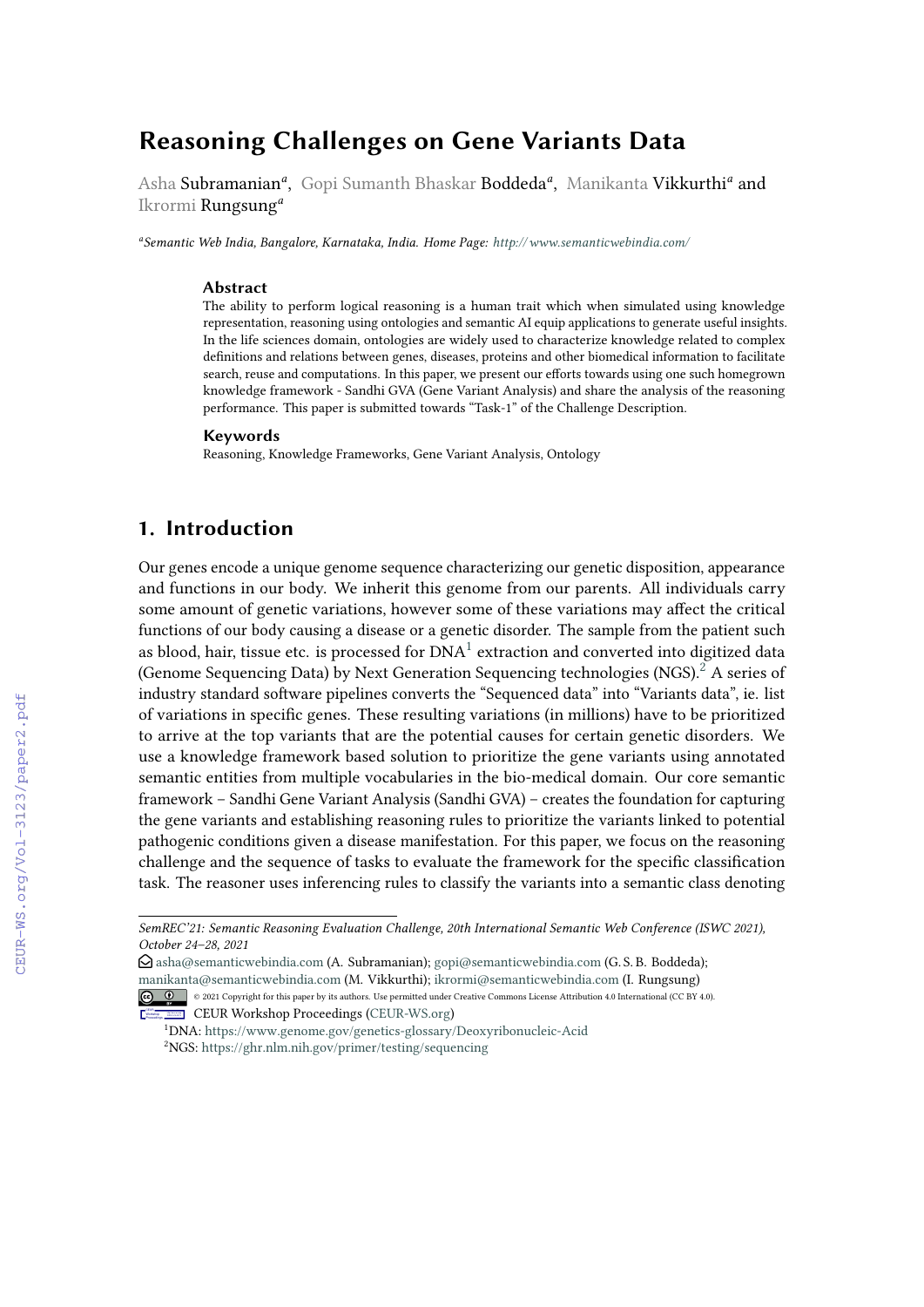<span id="page-1-0"></span>

**Figure 1:** Components for the Reasoning Task

its pathogenicity (illustrated in Figure [3\)](#page-3-0). The reasoning challenge is the inability to prioritize large sized (> 2000 variant rows) variants data files.

Figure [1](#page-1-0) depicts the datasets involved in this paper and the overall workflow to accomplish the reasoning task.

The core Sandhi GVA ontology or the T-Box is contained in *GVA.owl*. The "variants data" received from the NGS pipelines is processed for a series of filtering and prioritization routines and converted into a knowledge graph (A-Box), aligned with the Sandhi GVA ontology (T-Box) before subjecting it to the reasoner. This variants graph or the A-Box is contained in *variants.nt*. The python module *reasoningapi.py* uses Owlready $2^3$  $2^3$  libraries and the Pellet reasoner $^4$  $^4$  [\[1\]](#page-7-1) to derive new facts based on reasoning rules to assign a "Pathogenic" classification to each variant tuple in the *variants.nt*.

Section [2](#page-1-1) explains the Sandhi GVA Ontology, the A-Box generation and the details pertaining to the reasoning code execution. Section [3](#page-3-1) summarises the results of the reasoner performance for the classification task, the challenges faced and the workarounds implemented to circumvent the challenges. Importance of this work in practical applications is discussed in Section [4.](#page-5-0) We conclude this paper with Section [5](#page-6-0) by discussing the future interventions planned to enrich the reasoner and tackle the implementation challenges.

### <span id="page-1-1"></span>**2. Dataset Description**

The datasets and the programming modules used in describing the reasoning challenge is explained in this section. The components include

- 1. The Sandhi GVA Ontology that forms the core framework or the T-BOX (*GVA.owl*)
- 2. The knowledge graph generated from the raw gene variants files (*variants.nt*). The raw gene variant files received from the NGS pipelines go through a series of filtering and prioritizing routines including semantic annotations using bio-medical vocabularies to generate the variant N-Triples<sup>[5](#page-7-0)</sup> file (*variants.nt*). This N-Triples file forms the A-Box and is in line with the T-Box definitions in *GVA.owl*.

<sup>3</sup>Owlready2: <https://owlready2.readthedocs.io/en/latest/> <sup>4</sup>Pellet: <https://github.com/stardog-union/pellet>

<sup>5</sup>N-Triples: <https://www.w3.org/TR/rdf-testcases/#ntriples>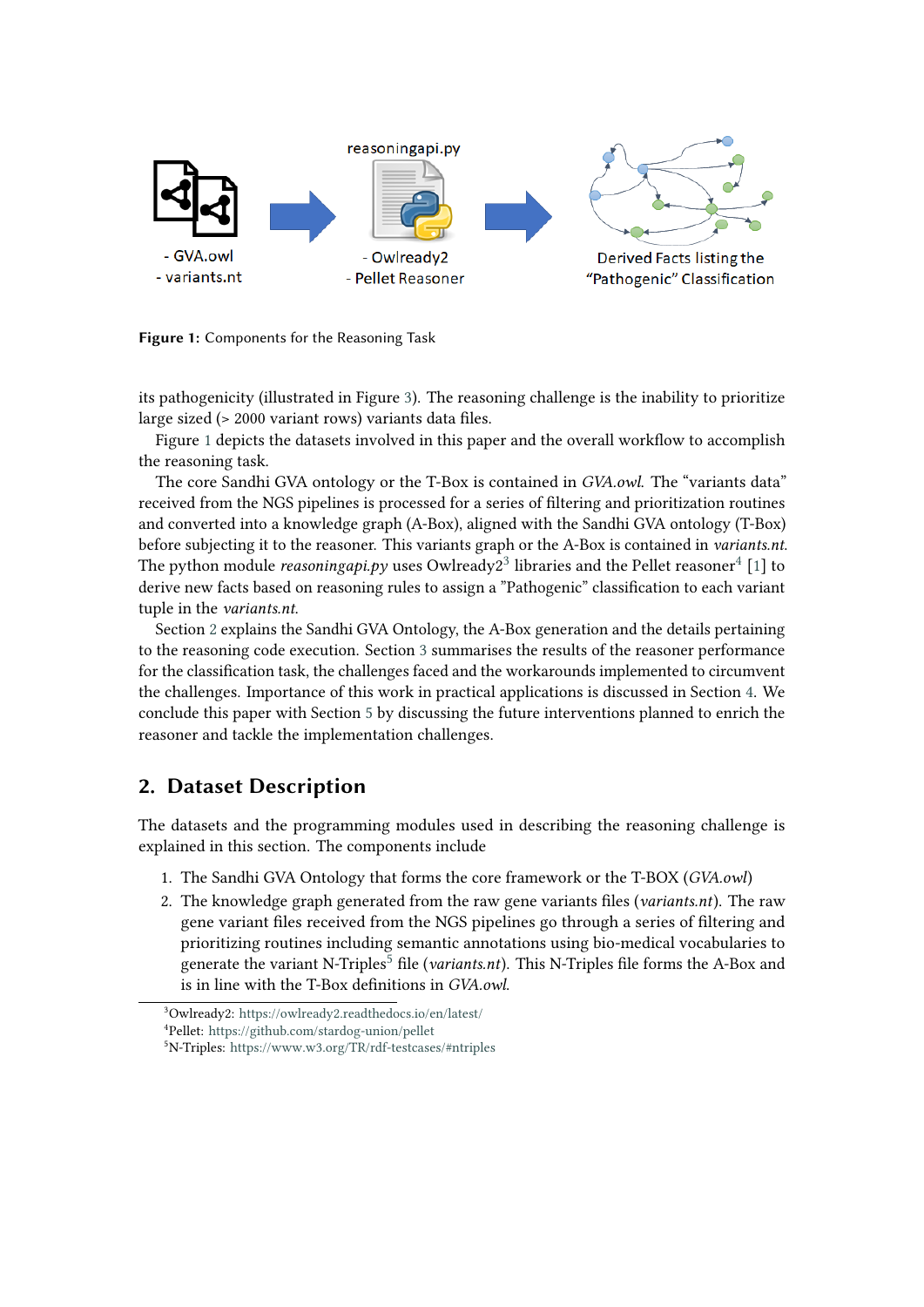<span id="page-2-0"></span>

**Figure 2:** The Ontology Model for Sandhi GVA

3. The python programming module (reasoningapi.py) that executes the reasoning rules on the variants N-Triples file.

Each of these components is explained in detail in the following sections.

#### **2.1. Sandhi GVA Ontology**

Figure [2](#page-2-0) illustrates the ontology model for Sandhi GVA. The ontology consists of 6 main classes namely "Case", "Patient", "Sample", "Variant", "Observation" and "KnownVariant". The "Case" class holds the summarised information regarding the prioritized variants detected for the DNA sample. This class also holds links to the respective patient metadata and the information regarding physical sample information processed for the case. The "Patient" and "Sample" classes have been extended from the universal Semanticscience integrated ontology  $(SIO)^6$  $(SIO)^6$ to maintain consistency and standardization in knowledge representation using bio-medical terms. The "Patient" and "Sample" classes hold the metadata information related to patient clinical information and sample details such as type of sequencing, reference genome used etc. The "Variant" class is a place holder for each variant detected for the patient's DNA sample. A variant contains many observations; a subset of these observations participate in the decision to qualify the variant into a specific pathogenic classification. Each observation belongs to a particular semantic class (represented using the *isAbout* property) determined by the prioritization routine that generated the variant graph (*variants.nt*). These semantic classes have been defined using the  $SKOS<sup>7</sup>$  $SKOS<sup>7</sup>$  $SKOS<sup>7</sup>$  vocabulary. The SKOS vocabulary has been used to

<sup>6</sup> SIO: <https://bioportal.bioontology.org/ontologies/SIO> 7 SKOS: <https://www.w3.org/TR/swbp-skos-core-spec/>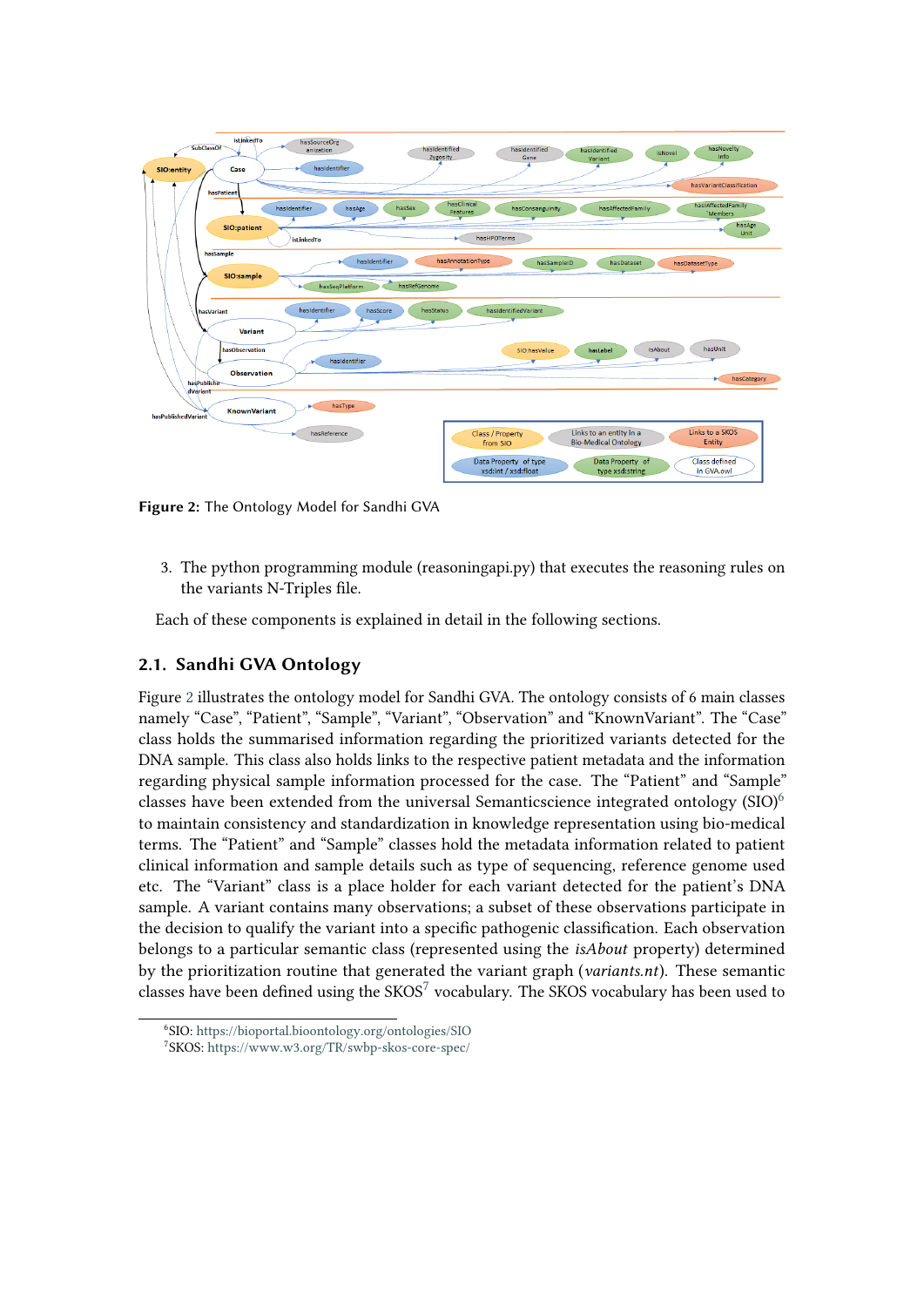<span id="page-3-0"></span>

**Figure 3:** Sample Reasoning Rule modelled in the Reasoner

represent all hierarchical information and taxonomy pertaining to "Observation" categories, classifications and "Sample" types. The "Observation" class holds properties to link each variant observation to its semantic entity using the *isAbout* property. The *isAbout* property of the SIO ontology is used to link entities from other biomedical ontologies such as  $OMIM<sup>8</sup>$  $OMIM<sup>8</sup>$  $OMIM<sup>8</sup>$  HGNC<sup>[9](#page-7-0)</sup> and entities defined using the SKOS vocabulary. Finally the "KnownVariant" class links the identified variants to well known variant databases such as  $\text{ClinVar}^{10}$  $\text{ClinVar}^{10}$  $\text{ClinVar}^{10}$  and HGMD.<sup>[11](#page-7-0)</sup>

#### **2.2. A-Box Generation**

The A-Box is contained in two N-Triples files namely - *GVA.nt* and *variants.nt*. *GVA.nt* contains all the taxonomy definitions for the variant classification definitions using the SKOS vocabulary along with the base *GVA.owl* that represents the T-BOX for the Sandhi GVA ontology.

The variants graph is generated using an extensive filtering and prioritization routine that converts the raw gene variants files received from the NGS pipelines into a knowledge graph using the T-BOX definitions in *GVA.owl*. A collection of pre-generated *variants.nt* files have been included with this paper for simulating the reasoning challenge.

### **2.3. Reasoning Code Execution**

This is a python module (*reasoningapi.py*) which uses the *Owlready2* libraries and *Pellet* reasoner to execute the reasoning statements that finally classify each variant into one of the 5 "Pathogenic" classifications namely - 'Pathogenic', 'Likely Pathogenic', 'Benign', 'Likely Benign', 'Uncertain Significance'.

Figure [3](#page-3-0) shows a typical reasoning rule and the subsequent classification of the variant.

## <span id="page-3-1"></span>**3. Reasoner Analysis**

This section explains the content of the Git repository to simulate the reasoner challenges using the ontology model and the A-Box. The Git repository can be accessed at [https://github.com/](https://github.com/SWIUser1/SemanticReasoner)

<sup>8</sup>OMIM: [https://bioportal.bioontology.org/ontologies/OMIM](https://github.com/SWIUser1/SemanticReasoner)

<sup>9</sup>HGNC: [https://download.bio2rdf.org/files/release/3/hgnc/hgnc.html](https://github.com/SWIUser1/SemanticReasoner)

<sup>10</sup>ClinVar: [https://www.ncbi.nlm.nih.gov/clinvar/intro/](https://github.com/SWIUser1/SemanticReasoner)

<sup>11</sup>HGMD: [http://www.hgmd.cf.ac.uk/ac/index.php](https://github.com/SWIUser1/SemanticReasoner)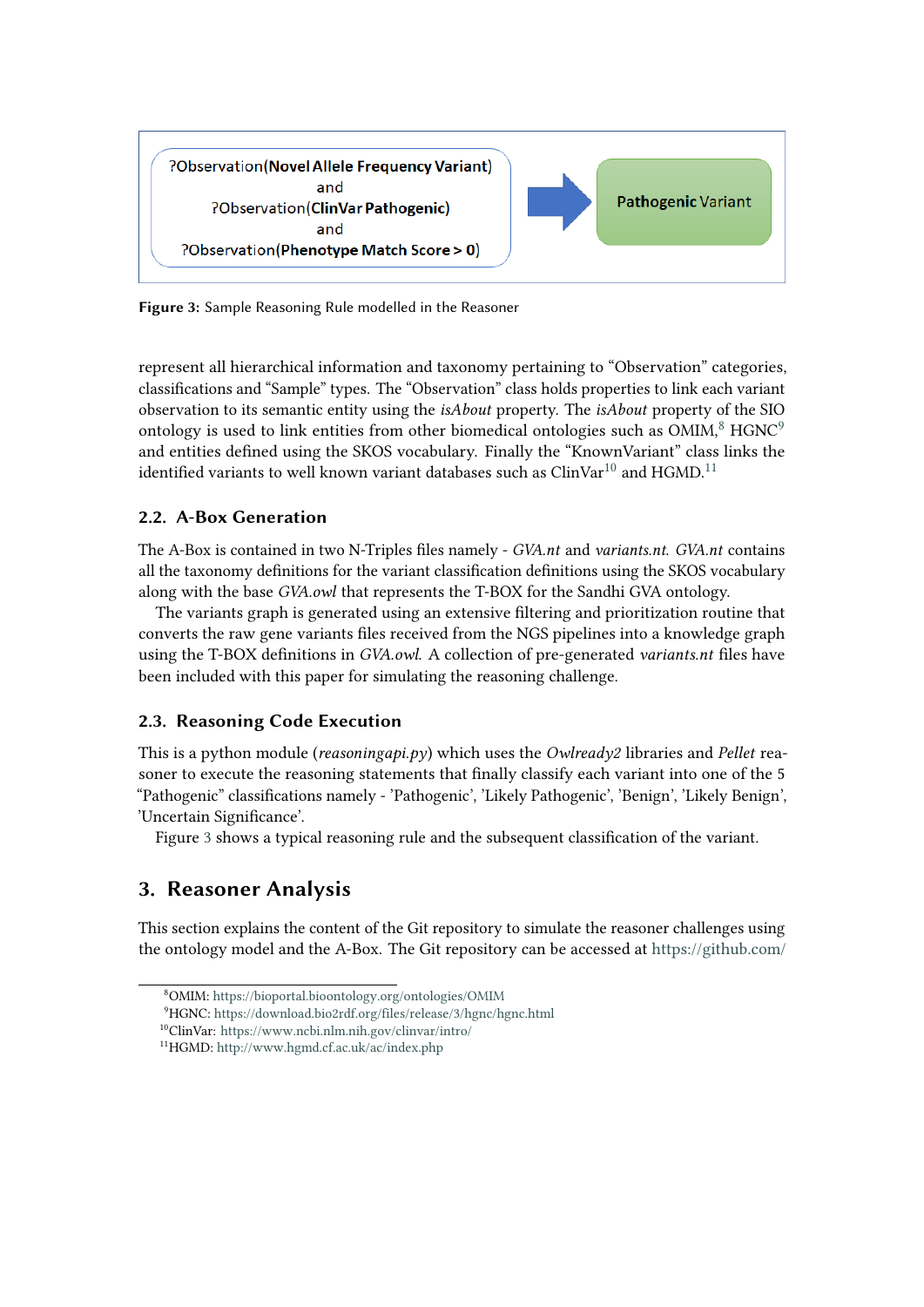|             |               |            | File Name Number of Variants Reasoning Time Status of Reasoner Execution |
|-------------|---------------|------------|--------------------------------------------------------------------------|
| Variant1.nt | 3902 (100 MB) | NA         | Failure, Out of Memory Error                                             |
| Variant2.nt | 1265 (35 MB)  | 135.7 secs | Success, Lengthy Execution Time                                          |
| Variant3.nt | 1931 (50 MB)  | 885.6 secs | Success, Lengthy Execution Time                                          |
| Variant4.nt | 4114 (120 MB) | NA         | Failure, Out of Memory Error                                             |
| Variant5.nt | 3891 (100 MB) | NA         | Failure, Out of Memory Error                                             |

<span id="page-4-0"></span>**Table 1** Summarizing the Reasoner Performance

[SWIUser1/SemanticReasoner](https://github.com/SWIUser1/SemanticReasoner) and contains the components explained in Section [2](#page-1-1) namely *GVA.owl*, *GVA.nt*, *variants.nt* and *reasoningapi.py*.

#### **3.1. Reasoning Performance**

Table [1](#page-4-0) summarises the performance of the reasoner on the various samples. For fair comparative analysis, the heap size was set to 8000 MB (owlready2.reasoning.JAVA\_MEMORY = 8000) for all the variant files.

#### **3.2. Reasoning Challenge**

There are two challenges faced with the reasoner - 1) Out of Memory error and 2) Time taken for reasoner execution.

• Out of Memory error:

The reasoner fails to execute for variant graphs constructed from samples containing more than 2000 variants approximately, with the error message "Exception in thread 'main' java.lang.OutOfMemoryError: GC overhead limit exceeded". While one direct solution is to increase the heap size for the reasoner, this cannot be a permanent solution as the configuration of heapsize is limited to the compute's memory resources.

• Time taken for reasoner execution: The reasoner takes inordinate amount of time to complete the execution and generate the derived facts, in some cases the reasoning time is in excess of 15 minutes.

#### **3.3. Workarounds Implemented for the Reasoner**

The following interventions were implemented to circumvent the failure of the reasoner to process the entire set of tuples from the variants graph and/or substantially reduce the time taken by the reasoner to complete execution:

• Chunking the Variants Graphs in Smaller Blocks: In this intervention, the variants graph was generated in small batches of 100 variants in an iteration loop and passed to the pellet reasoner. However, with each iteration, the reasoning time increased exponentially. This was due to the accumulation of instances from the previous iterations. Alternate tactics to reset the variants graph was attempted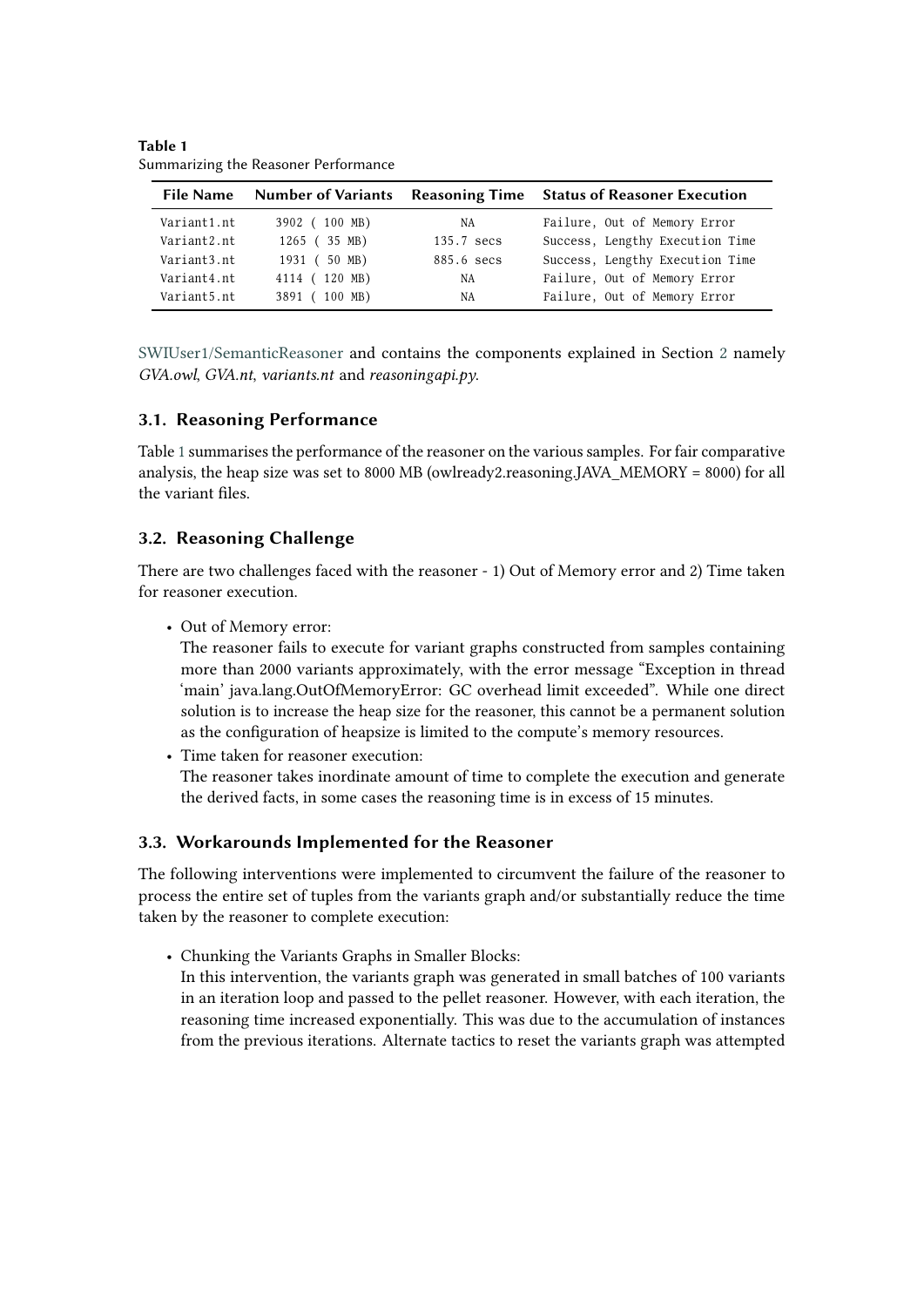at the end of each iteration as suggested by the Owlready2 support team, however this approach could not address the challenges with the reasoner. This technique however, resolved the Out of Memory error for the reasoner execution.

- Evaluation of the Map Reduce Technique: In this approach, Apache Spark was used in standalone mode configured with a Master and two Workers with 2 GB RAM each. The variants data was divided into two batches and passed to each worker. While this approach seemed to work successfully for variant files of smaller sizes, the worker nodes need to be assigned with more memory resources as the size of the variants graph increase. The reasoner execution time is directly proportional to the memory resources allocated to each worker.
- Limiting the size of the Variants Graph:

In this workaround, the number of variants generated by the filtering and prioritizing routines were restricted by limiting the search for potential gene variants in certain sections of the genome sequence that are highly probable to host pathogenic variants. This entailed repeated analysis of the same sample analysing each section of the genome separately, however this intervention seems the best solution given the existing limitations of the reasoner. This approach currently, successfully addresses both the "Out of Memory" and "Reasoning Execution Time" challenges with the reasoner.

### <span id="page-5-0"></span>**4. Potential Applications**

An estimated 10,00,000+ infants are born in India every year with common genetic disorders such as congenital malformations, inherited blood disorders and other growth disorders every year with a prevalence rate of 1 out of every 20 newborns. If both the partners are carriers of the genetic disorder, the risk of an affected child is as high as 25% which is further aggravated in case of consanguineous (marriage between individuals who are closely related) couples [\[2\]](#page-7-2) [\[3\]](#page-7-3) [\[4\]](#page-7-4).

With the emergence of NGS technology and its cost dropping rapidly, medical genetic testing in India is accelerating towards Whole Exome and Whole Genome sequencing [\[5\]](#page-7-5) [\[6\]](#page-7-6) [\[7\]](#page-7-7). In this scenario, technology intervention for comprehensive genomic data analysis, knowledge-based interventions in variant analysis and regulation for standard genetic variants test reports are crucial need of the hour. India being a very heterogeneous population and second most populated country with endogamous practices within communities or consanguineous union, harbors many genetic diseases. Some genetic diseases common to India are Beta Thalassemia, Spinal Muscular Atrophy, Duchenne Muscular Dystrophy, Hemophilia, Achondroplasia, Huntington disease, Lysosomal storage disorders are reported from all parts of the country [\[8\]](#page-7-8). More recently, drug metabolism defect in people of some communities practicing endogamy has been linked to the harmful variant of specific CYP2C9 gene [\[9\]](#page-7-9). Such studies play an important role in transitioning towards personalized medicine.

However, nationwide prevalence of such genetic disorders can only be established with concrete evidence in the form of actionable data. While many open-source and commercial tools have been developed to address the gene variant filtering, prioritization, analysis and reporting, there are limitations. Open-source tools suffer from flexibility in ease of use and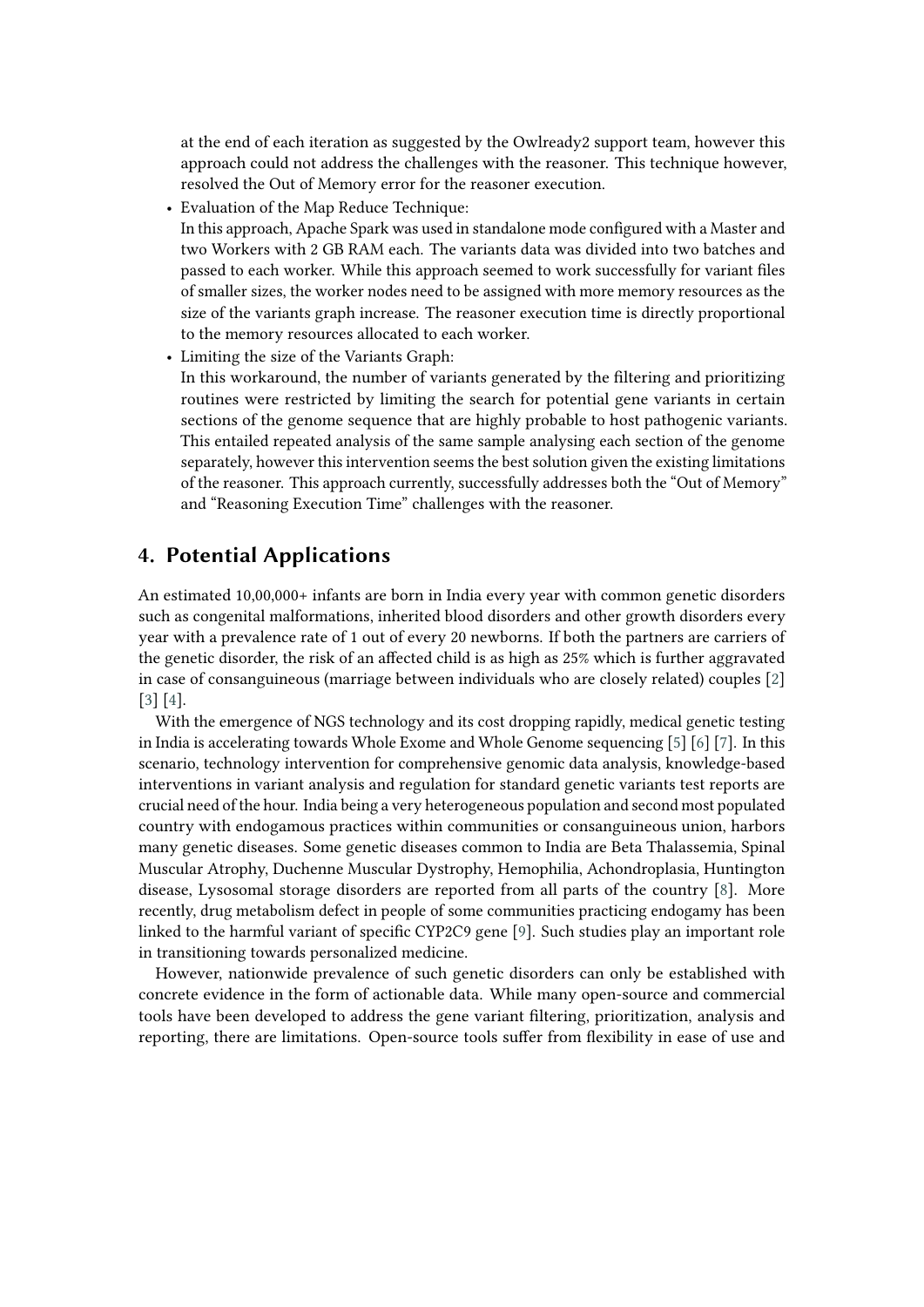commercial tools, especially the ones developed outside India heavily rely on large cohorts of Caucasian population data to determine potential variants. Commercial tools in India hold the variant analysis information in private in-house databases.

Our work [\[10\]](#page-7-10) has the potential of providing a cost effective, comprehensive and scalable platform for addressing the bio-informatics component of the gene variant prioritization and analysis process.

To the best of our knowledge, there have been limited efforts to build a semantic knowledge framework enabled platform to link identified potential variants for multiple known genetic conditions for the Indian population that can be intelligently applied for accurate identification and prioritization of gene variants to analyze rare mendelian genetic disorders in humans.

### <span id="page-6-0"></span>**5. Conclusions and Future Work**

The current workarounds for the implementation of the reasoner include modifications in our filtering and prioritization routines to limit the number of variants generated in the variants graph before sending it to reasoner. This is managed by limiting the variants to certain sections of the genome such as "Exonic" and "Intronic" to limit the search for potential variants and complete the analysis in multiple runs. Future interventions will explore Spark based OWL2 Reasoning [\[11\]](#page-7-11) and incorporating algorithms for Distributed Reasoning of RDF data [\[12\]](#page-7-12).

## **Acknowledgments**

This project has been selected by the Atal Incubation Centre, Centre for Cellular and Molecular Biology (AIC-CCMB) as part of the TIDE 2.0 program to develop a prototype from idea under the MEITY Startup Hub Scheme. We sincerely thank CCMB for their support in providing us the necessary support to test our proposed knowledge framework and its applications.